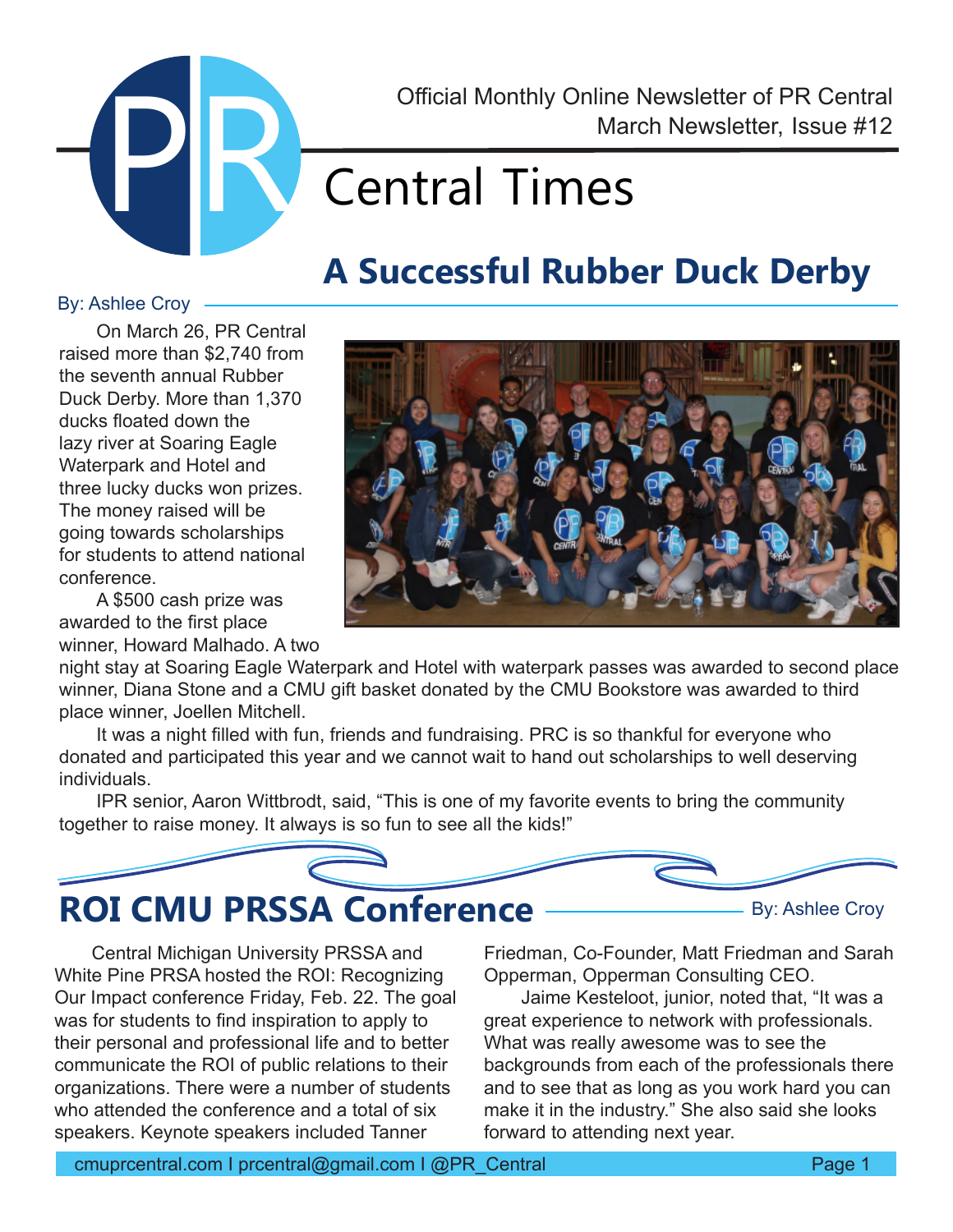### **PRC Group of the Month: Best Forevers**

#### By: Shiyao Liu

Best Forevers podcast is a platform for Kindred Spirits started by Alysa Lucas in 2017. The podcast is focused on starting a movement to show more love to our best friends, brothers and bosom buddies. This is done through storytelling of topics of friendship and how to keep that friendship afloat.

Best Forevers podcast team consist of: Danielle Muench, Olivia Sheffer and Shiyao Liu. The team has been working on content creation, updating social media platforms and constructing the website to raise awareness of Best Forevers on campus. The group is in the midst of creating a press kit for Dr. Lucas to use in the future.

This semester, Best Forevers implemented a new assistant account executive, Olivia Sheffer.

"My favorite thing about working with Best

Forevers is the flexibility we have," Sheffer said. "We have a lot of creative opportunities, and we are able to come up with a lot of new ideas with that!"

Account executive, Danielle Muench said, "My favorite thing is seeing Dr. Lucas follow her passion of creating podcasts, while still educating and encouraging her students to follow their passions."

With a brand dedicated to loving and improving friendships, Best Forevers client group also saw a welcoming environment during the work. Within a short period, the new team developed the right chemistry, respect, appreciation and collaboration with each other and finished the tasks efficiently and effectively.

#### **PRC Member of the Month: Shiyao Liu**

#### By: Danielle Muench

Shiyao Liu is an international student from Hong Kong. She is majoring in public relations with a minor in advertising. This is her first semester in PR Central. One of her favorite aspects about public relations is the ability to push yourself to reach out to the world.

"I have truly enjoyed the opportunity to study abroad and communicate with people from other countries while studying here at CMU," Liu said.

Before switching her major to public relations, Liu's focus in school was engineering. Liu had the opportunity to intern at Finn Partners in China. She found love in PR throughout her internship.

"This internship allowed me to combine my knowledge of engineering and passion for communication into one," Liu said.



Some of her other involvements around CMU include her position as the PR and media chair for the International Student Organization. Liu was recently awarded "Journalism Scholar of the Year" through CMU's Department of Journalism.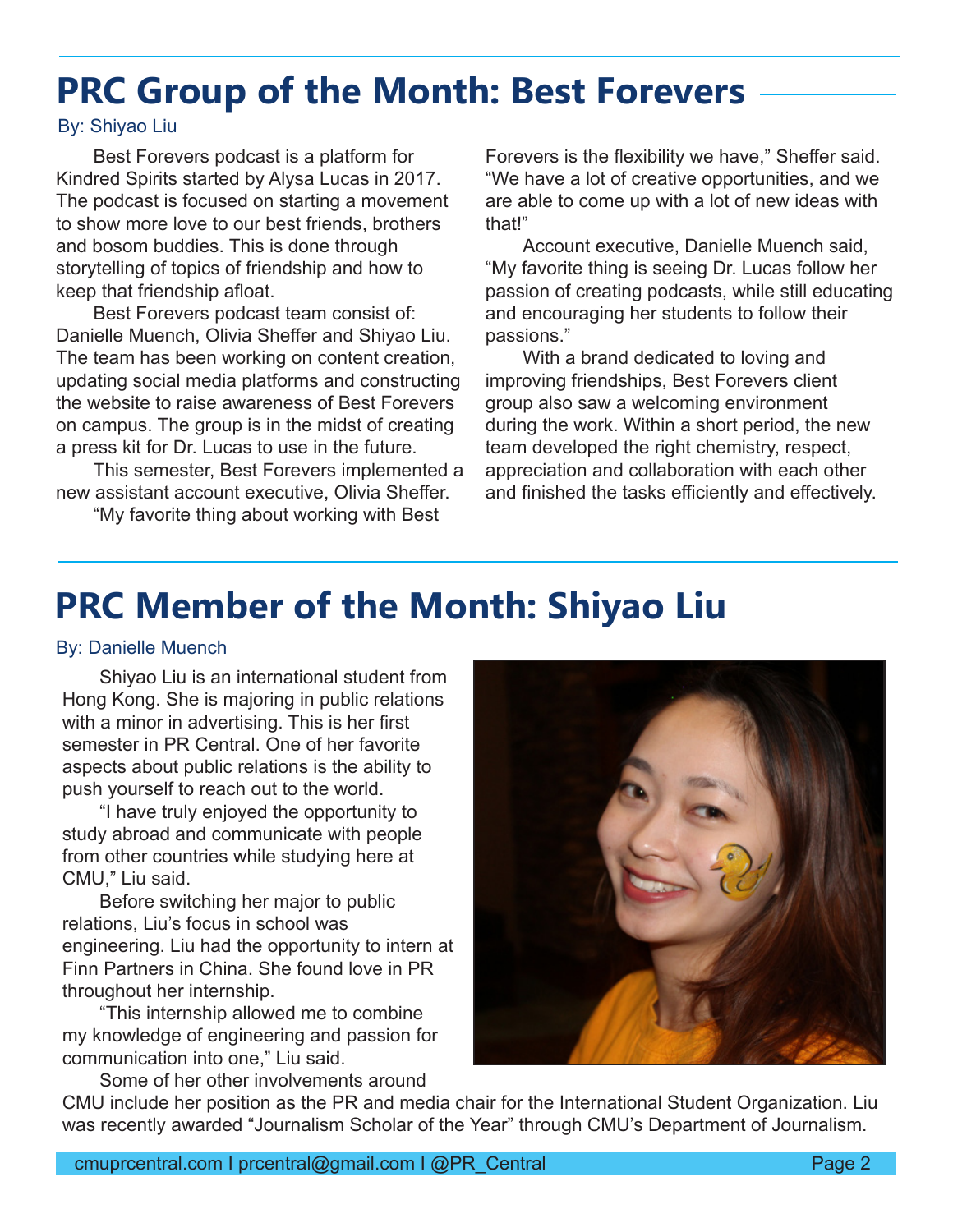### **A Leader in the Making**

#### By: Bailey Talaska

PR Central has a new edition this semester. Sophomore, Autumn Brown, is a business management major with a minor in leadership.

Brown is the leadership intern for PR Central this semester. As a requirement for her leadership 302 class, she joined an oncampus organization. As a leadership intern, Brown has many different responsibilities including a list of tasks given to her by PR Central's CEO, Karli Clausen.

"I was required to create and conduct one leadership activity during our meetings every month for the semester. I have also been in charge of making on boarding packets for next year's members," said Brown.

Brown heard about PRC from her friend in the organization, Jaime Kesteloot, and decided that interning for PRC would be a great opportunity.

"We had just been talking about PRC earlier that week and she was telling me how swamped the organization was with work. I went to her and asked if I could help and if it could be the organization for my class," said Brown.

### **Internship Experience**



Senior, Danielle Muench, started her internship with the Birmingham Bloomfield Chamber of Commerce in the summer of 2018. During her internship, Muench gained beneficial experiences in event planning, PR writing and communication skills. This internship was heavy with events, which worked perfectly for Muench, because she was looking for an opportunity to build her expertise in this area.

With a total of five people working in the office, Muench felt like a part of the team from her first day. She was even given a key to the office allowing her to open and close operations as needed.

Throughout the internship, there were many



Brown said if she were still a freshman, she would have chosen IPR as her major if she had known about PR Central and the IPR program.

"I'm glad I picked PRC because it has broadened my mind about the world of public relations. Coming in, I had no idea what PRC was but after these few months I've gained a deeper understanding of the organization," said Brown.

Overall, Brown has said that being involved in PRC has been a very positive experience and highly recommends it.

events that Muench assisted with including, the Annual Birmingham Village Fair. Muench helped promote this event through the Chamber of Commerce's social media and press releases sent out to media outlets. In addition, Muench assisted with the Annual Vine and Dine. During the event, Muench was in charge of promoting the event on social media throughout the night, was able to speak to the attendees and hear their feedback. Muench also took part in ribbon cuttings and live-streamed events on Facebook.

Muench was very satisfied with her summer internship experience with the Birmingham Bloomfield Chamber of Commerce.